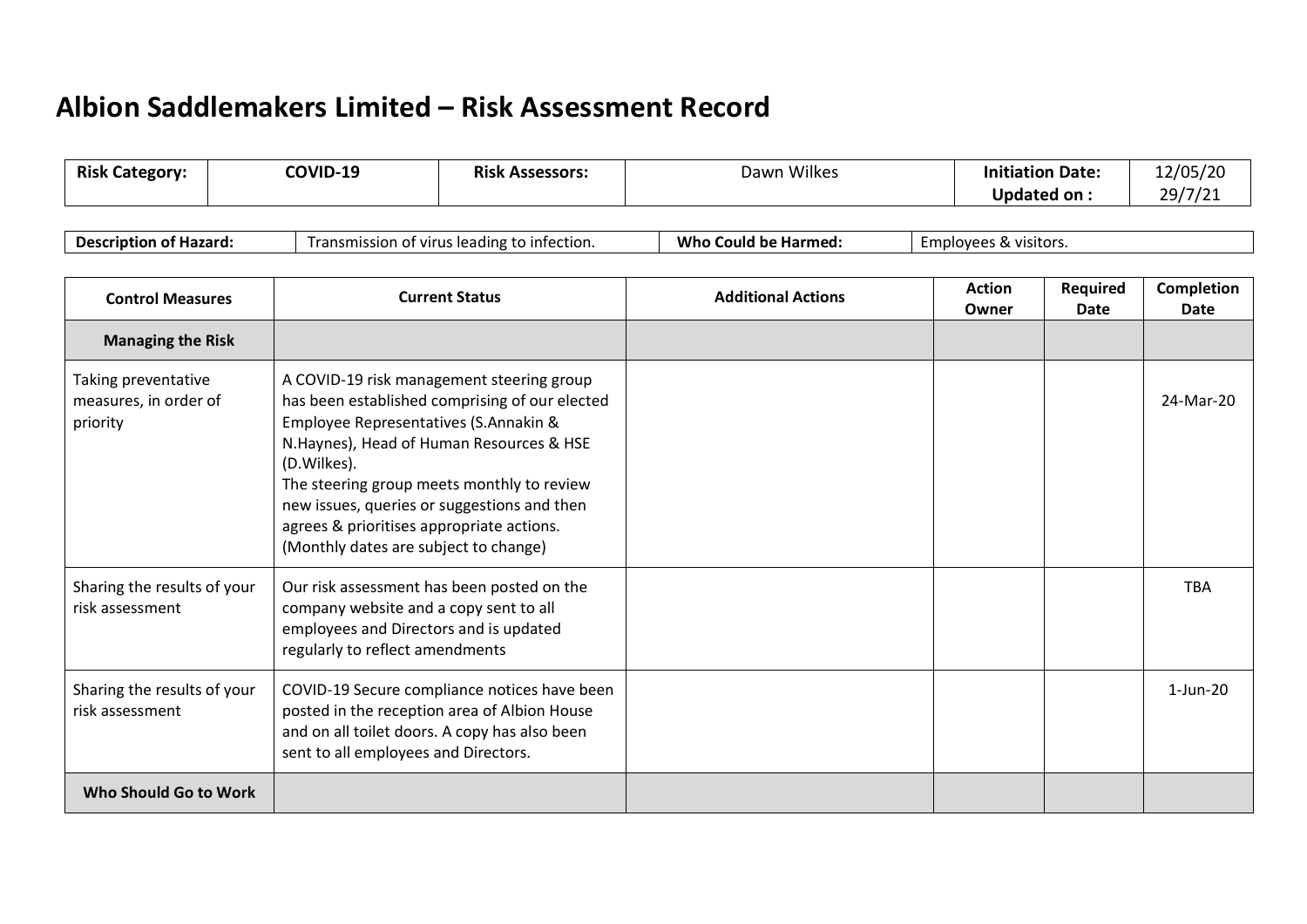| <b>Control Measures</b>                                                                                                | <b>Current Status</b>                                                                                                                                                                                                                | <b>Additional Actions</b> | <b>Action</b><br>Owner | <b>Required</b><br><b>Date</b> | <b>Completion</b><br><b>Date</b> |
|------------------------------------------------------------------------------------------------------------------------|--------------------------------------------------------------------------------------------------------------------------------------------------------------------------------------------------------------------------------------|---------------------------|------------------------|--------------------------------|----------------------------------|
| Planning for the minimum<br>number of people needed<br>on site to operate safely<br>and effectively                    | Only production and indirect employees as<br>required to meet customer demand. Office staff<br>will attend site once per month                                                                                                       |                           |                        |                                | 15-Mar-21                        |
| Monitoring the well-being<br>of employees working from<br>home                                                         | Individual daily contact occurs between the line<br>managers and all employees working from<br>home via telephone or video link.                                                                                                     |                           |                        |                                | 24-Mar-20                        |
| Keeping in touch with off-<br>site workers on their<br>welfare, mental and<br>physical health and<br>personal security | Our Employee Representative (S.Annakin) and<br>Head of Human Resources & HSE have taken<br>the role of Employee Welfare Champions. Their<br>contact details have been provided to all<br>employees.                                  |                           |                        |                                | $1$ -Jun-20                      |
| Taking into account<br>employees who have<br>particular issues                                                         | Through individual consultation with all<br>employees we have ensured that we are<br>accounting for any special circumstances.<br>We will continue to review our employees'<br>circumstances as the government guidelines<br>evolve. |                           |                        |                                | 15-May-20                        |
| People who need to self-<br>isolate                                                                                    | All employees have been advised that if they<br>develop symptoms outside of work they must<br>not to come to the site and should take a PCR<br>test even if symptoms are mild.                                                       |                           |                        |                                | 15-May-20                        |
| People who need to self-<br>isolate                                                                                    | All employees have been advised that if they<br>develop symptoms at work that they must leave<br>the site immediately, make their way home,<br>and take a PCR test                                                                   |                           |                        |                                | 15-May-20                        |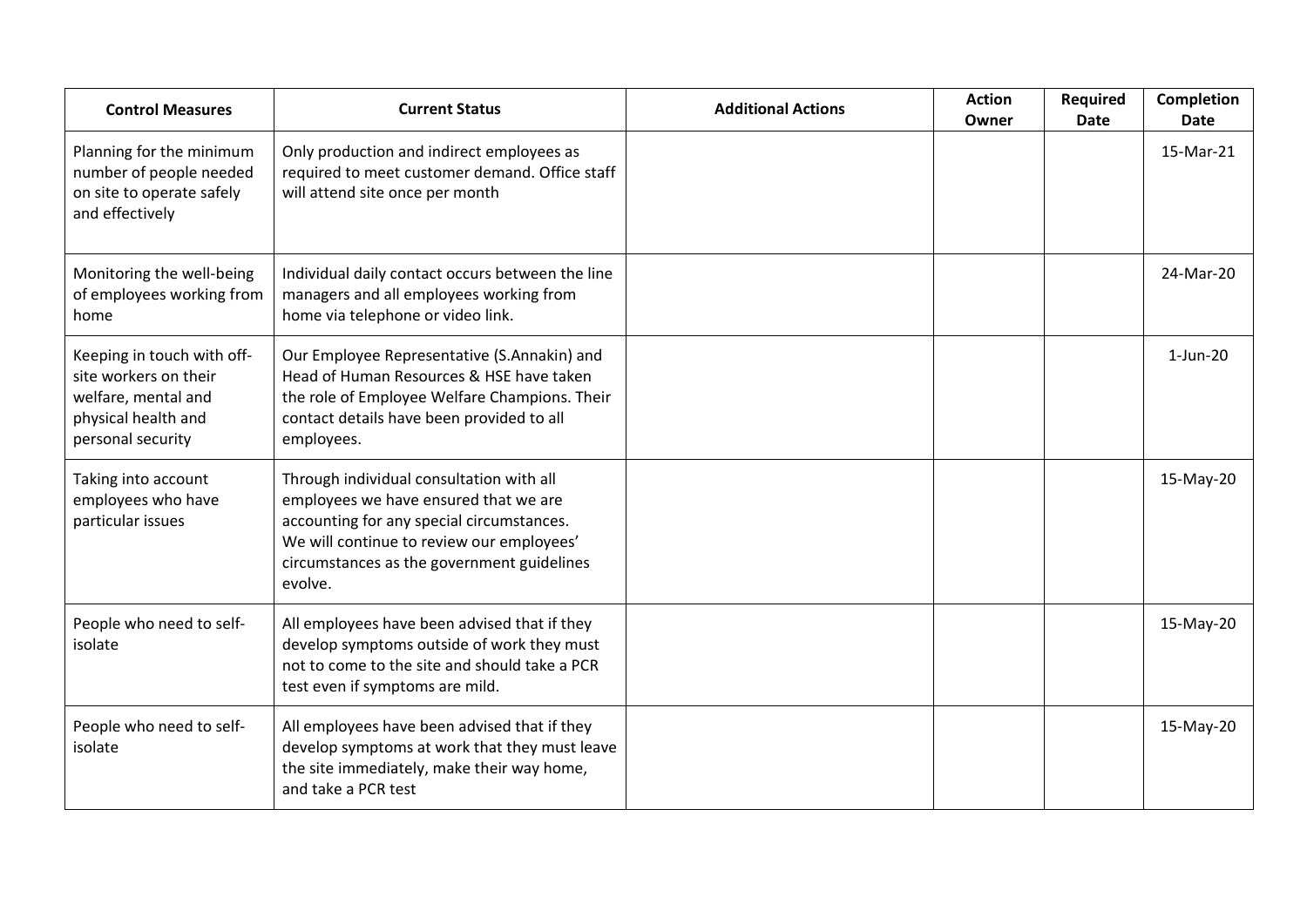| <b>Control Measures</b>             | <b>Current Status</b>                                                                                                                                                                                                                                                                                                                                                                                                                                | <b>Additional Actions</b> | <b>Action</b><br>Owner | <b>Required</b><br><b>Date</b> | <b>Completion</b><br><b>Date</b> |
|-------------------------------------|------------------------------------------------------------------------------------------------------------------------------------------------------------------------------------------------------------------------------------------------------------------------------------------------------------------------------------------------------------------------------------------------------------------------------------------------------|---------------------------|------------------------|--------------------------------|----------------------------------|
| People who need to self-<br>isolate | All employees have been advised that if they<br>are contacted by the NHS track and trace<br>service they must leave the site immediately,<br>make their way home and then take advice<br>either by logging in to the NHS track and trace<br>website or speaking to a track and trace call<br>handler.                                                                                                                                                |                           |                        |                                | $1$ -Jun-20                      |
| Equality in the workplace           | We have consulted with all employees with<br>protected characteristics and made reasonable<br>adjustments accordingly.                                                                                                                                                                                                                                                                                                                               |                           |                        |                                | 15-May-20                        |
| <b>Social Distancing</b>            |                                                                                                                                                                                                                                                                                                                                                                                                                                                      |                           |                        |                                |                                  |
| General                             | The need for 2 metres social distancing has now<br>been removed by the UK Government, however<br>we encourage all employees to still keep<br>distance between themselves and with people<br>that they do not live with based on Government<br>advice. Awareness that Covid will transmit to<br>others if they are together for more than 15<br>minutes in a closed area/ room without 2 metre<br>distancing. Ventilation is key in these situations. |                           |                        |                                | 15-May-20                        |
| Coming to work and<br>leaving work  | All employees have been provided with<br>individual hand sanitizers and instructed to use<br>these on arrival at work. Frequent hand<br>washing and hand sanitising is encouraged and<br>employees have been briefed that they need to<br>wash their hands or sanitise their hands if they<br>cough or sneeze                                                                                                                                        |                           |                        |                                | 22-May-20                        |
| Workplaces & workstations           | All production employees have been allocated<br>individual dedicated workstations.                                                                                                                                                                                                                                                                                                                                                                   |                           |                        |                                | 29-May-20                        |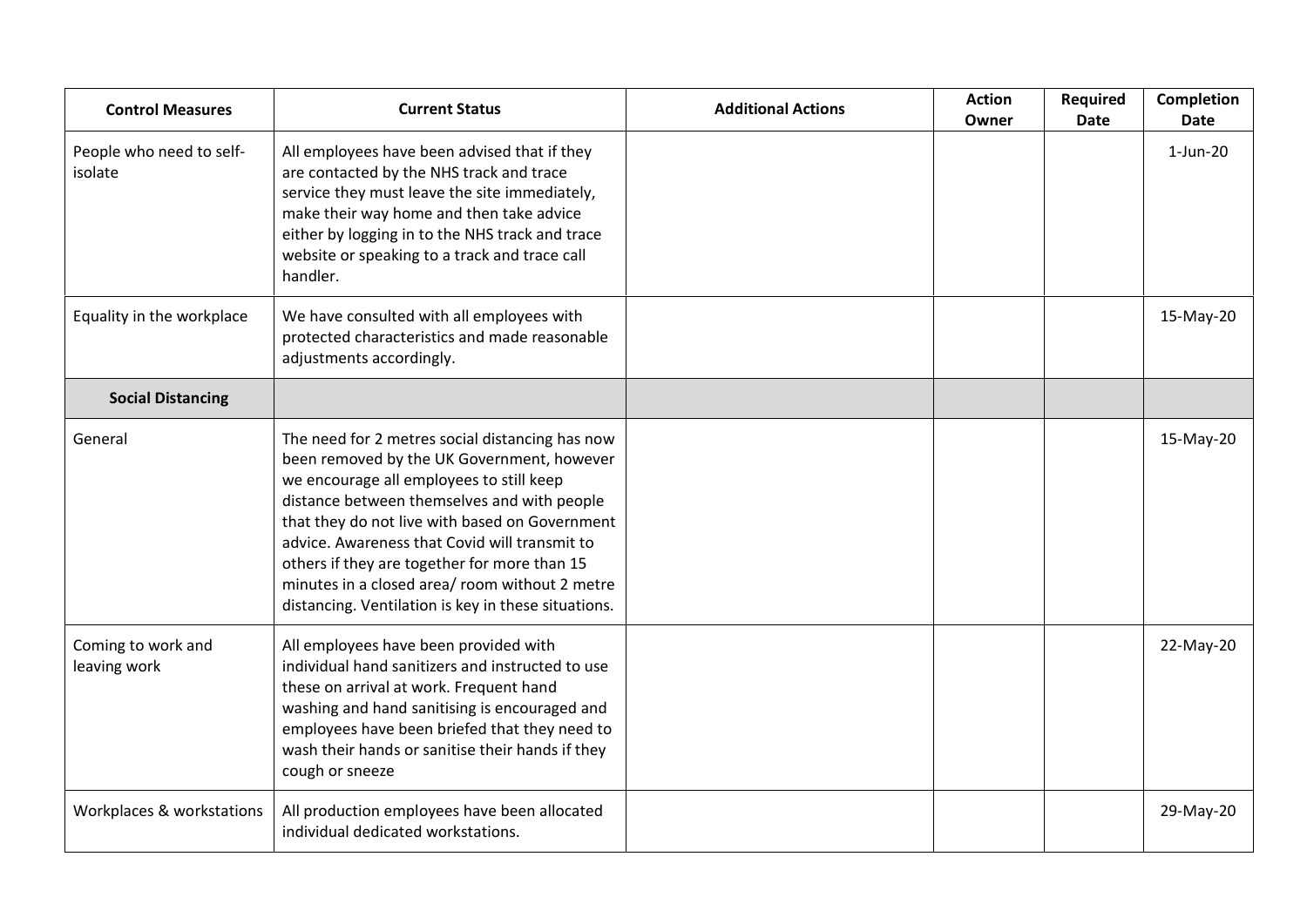| <b>Control Measures</b>                         | <b>Current Status</b>                                                                                                                                      | <b>Additional Actions</b> | <b>Action</b><br>Owner | <b>Required</b><br>Date | <b>Completion</b><br><b>Date</b> |
|-------------------------------------------------|------------------------------------------------------------------------------------------------------------------------------------------------------------|---------------------------|------------------------|-------------------------|----------------------------------|
| Workplaces & workstations                       | Appropriate screening has been installed to<br>separate employees from each other.                                                                         |                           |                        |                         | 29-May-20                        |
| Workplaces & workstations<br>- shared equipment | Sharing of equipment has been has been<br>eliminated where possible as we understand<br>that there is still a risk of transmission                         |                           |                        |                         | 15-May-20                        |
| Workplaces & workstations                       | Identified new activities are assessed by the<br>steering group and appropriate controls applied<br>accordingly.                                           |                           |                        |                         | 26-Feb-21                        |
| Workplaces & workstations                       | Identified role related training needs are<br>assessed by the steering group and appropriate<br>controls applied accordingly.                              |                           |                        |                         | 26-Feb-21                        |
| Workplaces & workstations                       | Job applicant trial s are assessed by the steering<br>group and appropriate controls applied<br>accordingly.                                               |                           |                        |                         | 26-Feb-21                        |
| <b>Meetings</b>                                 | All face-to-face meetings are held in the<br>designated locations (Showroom, MDs office,<br>open plan office), and social distancing is to be<br>respected |                           |                        |                         | 26-Feb-21                        |
| Accidents, security & other<br>incidents        | Fire - In the case of fire evacuation being<br>needed, then the normal fire evacuation<br>process should be followed.                                      |                           |                        |                         | 15-May-20                        |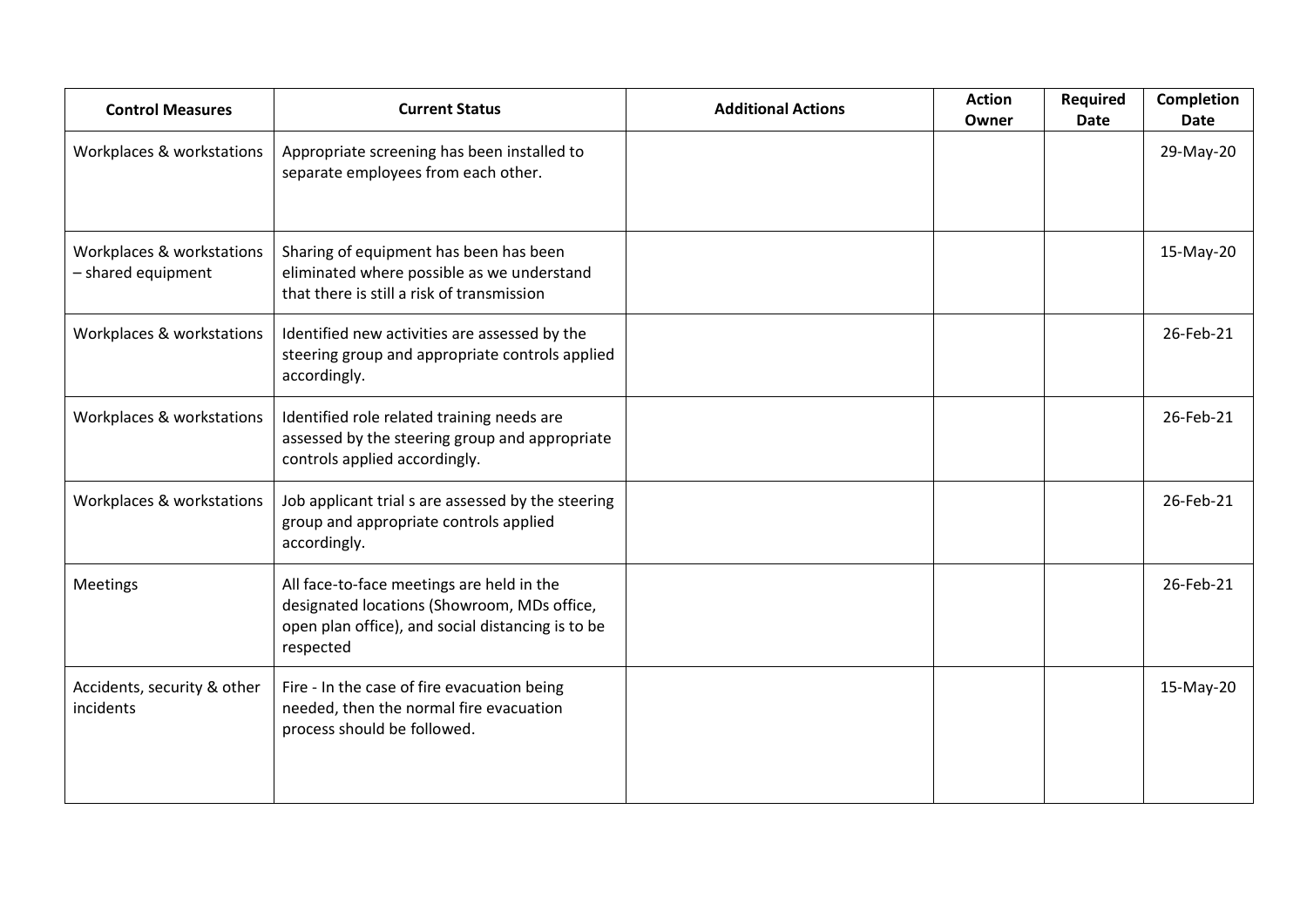| <b>Control Measures</b>                      | <b>Current Status</b>                                                                                                                                                                                                                                                           | <b>Additional Actions</b> | <b>Action</b><br>Owner | Required<br><b>Date</b> | <b>Completion</b><br><b>Date</b> |
|----------------------------------------------|---------------------------------------------------------------------------------------------------------------------------------------------------------------------------------------------------------------------------------------------------------------------------------|---------------------------|------------------------|-------------------------|----------------------------------|
| Accidents, security & other<br>incidents     | First Aid - Specific guidelines have been<br>developed and provided to all on-site First<br>Aiders to ensure that they are following<br>appropriate controls to minimise the risk to<br>themselves, their patient and other employees<br>whilst providing treatment or support. |                           |                        |                         | 21-May-20                        |
| <b>Customers, Visitors &amp;</b>             |                                                                                                                                                                                                                                                                                 |                           |                        |                         |                                  |
| <b>Contractors</b>                           |                                                                                                                                                                                                                                                                                 |                           |                        |                         |                                  |
| Managing contact                             | All visits must be logged. The Managing Director<br>will notify the Head of HR and HSE who will also<br>maintain a record of all site visits.                                                                                                                                   |                           |                        |                         | 15-May-20                        |
| Providing & explaining<br>available guidance | The Managing Director will host visitors whilst<br>on site or delegate the host role to a specific<br>individual. Visitors will be briefed by the host on<br>all applicable controls on arrival.                                                                                |                           |                        |                         | 04-Jan-21                        |
| <b>Cleaning the Workplace</b>                |                                                                                                                                                                                                                                                                                 |                           |                        |                         |                                  |
| Ventilation                                  | In the absence of any fixed ventilation -doors<br>and windows should be kept open - fire doors<br>should be kept shut and not propped open.                                                                                                                                     |                           |                        |                         | 29- Jul- 21                      |
| Keeping the workplace<br>clean               | We have increased our on-site cleaners working<br>hours to allow for both new cleaning<br>requirements and higher frequency cleaning of<br>existing requirements.                                                                                                               |                           |                        |                         | 20-May-20                        |
| Keeping the workplace<br>clean               | All on-site employees have been provided with<br>anti-bacterial spray bottles and cloths (1 per                                                                                                                                                                                 |                           |                        |                         | 20-May-20                        |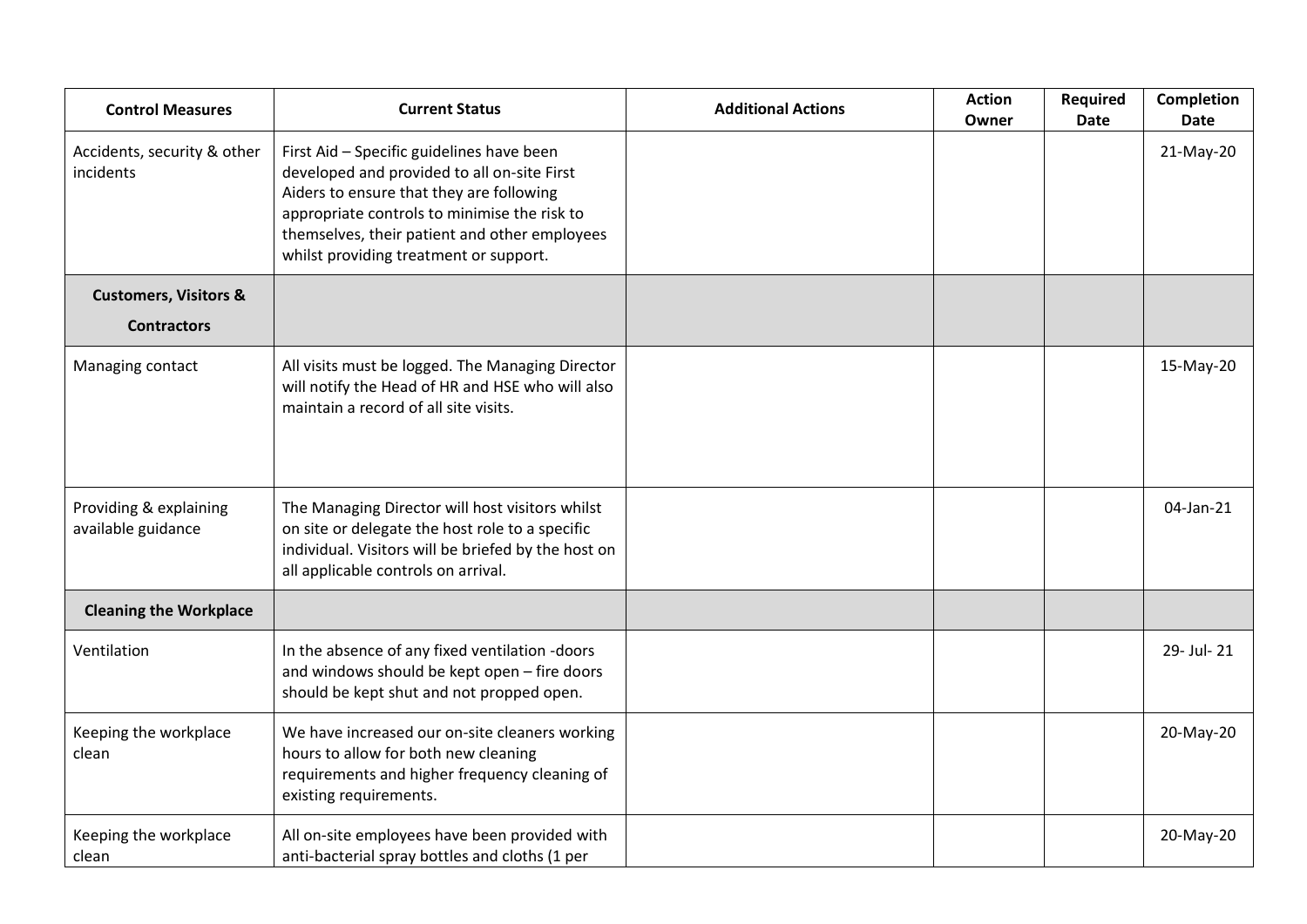| <b>Control Measures</b>                             | <b>Current Status</b>                                                                                                                                                                                                                                                                                                                                                                                           | <b>Additional Actions</b> | <b>Action</b><br>Owner | <b>Required</b><br><b>Date</b> | <b>Completion</b><br><b>Date</b> |
|-----------------------------------------------------|-----------------------------------------------------------------------------------------------------------------------------------------------------------------------------------------------------------------------------------------------------------------------------------------------------------------------------------------------------------------------------------------------------------------|---------------------------|------------------------|--------------------------------|----------------------------------|
|                                                     | day to be disposed of at the end of each shift),<br>to allow them to sanitize any surfaces that they<br>are required to touch which may have been<br>touched by others such as material containers.                                                                                                                                                                                                             |                           |                        |                                |                                  |
| Keeping the workplace<br>clean                      | All production employees now collect their own<br>waste materials at their workstation in a<br>standard bag and then deposit this bag when<br>full in a designated bin when leaving work.                                                                                                                                                                                                                       |                           |                        |                                | 20-May-20                        |
| Keeping the workplace<br>clean                      | All on-site employees have been provided with<br>anti-bacterial spray bottles and cloths (1 per<br>day to be disposed of at the end of each shift).<br>On-site employees are required to clean all solid<br>surfaces at their workstation with the provided<br>anti-bacterial spray and disposable cloth at the<br>end of each shift. Periodic monitoring by the<br>Team Leader / Manager to ensure compliance. |                           |                        |                                | 22-May-20                        |
| Hygiene - hand washing &<br>sanitisation            | All on-site employees have been instructed to<br>use the hand sanitizer provided by the company<br>at least once per hour. This is in addition to<br>hand washing with soap and water whenever<br>using the toilet. Periodic monitoring by the<br>Team Leader / Manager to ensure compliance.                                                                                                                   |                           |                        |                                | 15-May-20                        |
| Hygiene - toilets                                   | All surfaces within all toilets are cleaned 3 times<br>a day by our on-site cleaner, guaranteeing no<br>more than 4 hours between each cleaning.<br>Periodic monitoring by the Team Leader /<br>Manager to ensure compliance.                                                                                                                                                                                   |                           |                        |                                | 20-May-20                        |
| Handling goods,<br>merchandise & other<br>materials | All on-site employees have been instructed to<br>use the anti-bacterial spray bottles and cloths<br>provided to allow them to sanitize any surfaces                                                                                                                                                                                                                                                             |                           |                        |                                | 29-May-20                        |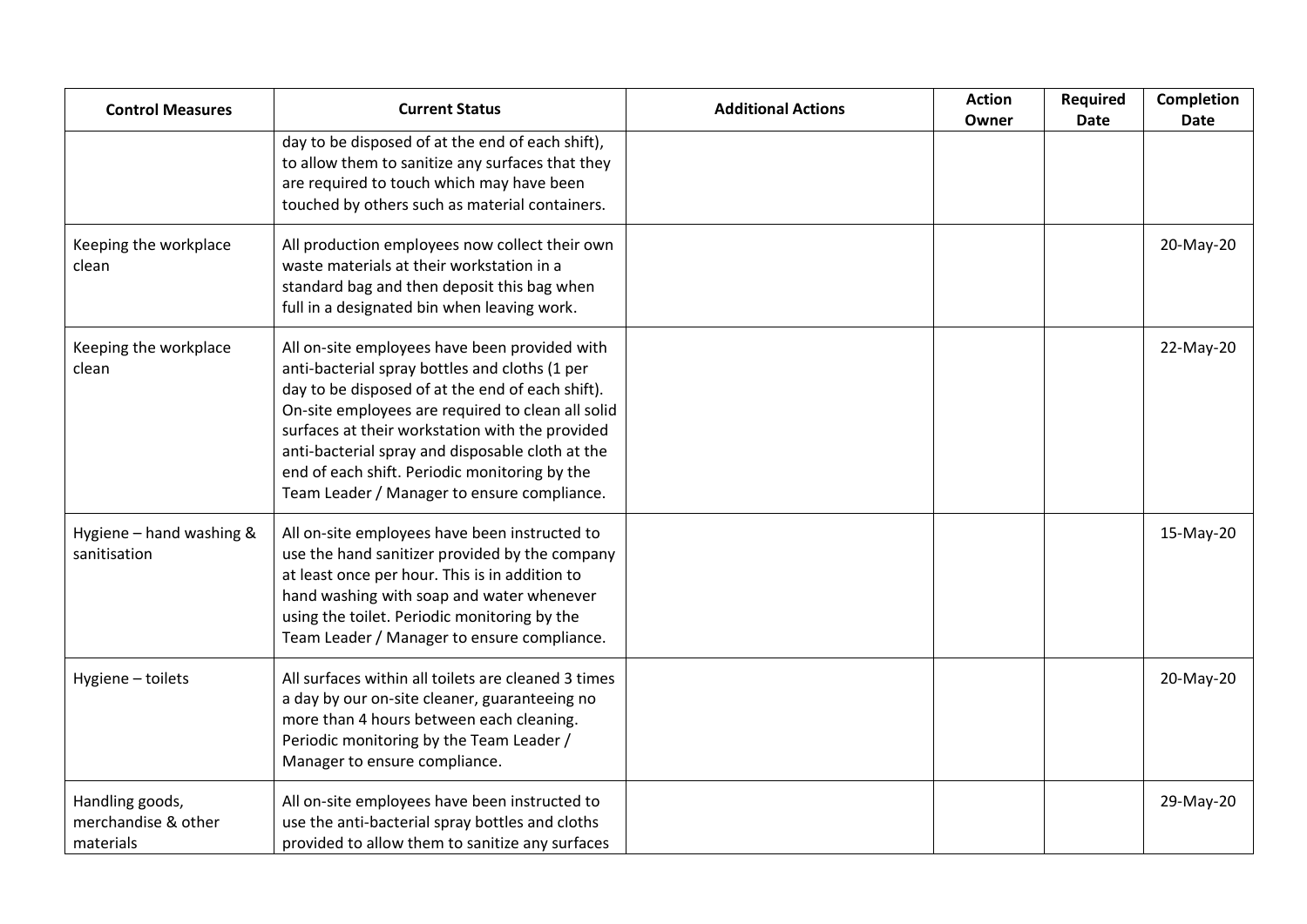| <b>Control Measures</b>                                                     | <b>Current Status</b>                                                                                                                                                                                                                                                                                                                                                                                                                                                        | <b>Additional Actions</b> | <b>Action</b><br>Owner | Required<br><b>Date</b> | Completion<br><b>Date</b> |
|-----------------------------------------------------------------------------|------------------------------------------------------------------------------------------------------------------------------------------------------------------------------------------------------------------------------------------------------------------------------------------------------------------------------------------------------------------------------------------------------------------------------------------------------------------------------|---------------------------|------------------------|-------------------------|---------------------------|
|                                                                             | that they are required to touch which may have<br>been touched by others such as material<br>containers.                                                                                                                                                                                                                                                                                                                                                                     |                           |                        |                         |                           |
| Shared & equipment.                                                         | All on-site employees have been instructed to<br>use the anti-bacterial spray bottles and cloths<br>provided to allow them to sanitize any surfaces<br>that they are required to touch which may have<br>been touched by others.                                                                                                                                                                                                                                             |                           |                        |                         | 15-May-20                 |
| On-site vehicles                                                            | All on-site vehicles are only used by our<br>Material Handler. These are cleaned down by<br>the Material Handler at the end of each shift.                                                                                                                                                                                                                                                                                                                                   |                           |                        |                         | 18-May-20                 |
| Workstation & common<br>areas after a confirmed on-<br>site case.           | After a confirmed on-site case, the steering<br>group plan and execute appropriate deep-<br>cleaning of any affected areas.                                                                                                                                                                                                                                                                                                                                                  |                           |                        |                         | 11-Aug-2020               |
| <b>Personal Protective</b><br><b>Equipment and</b><br><b>Face Coverings</b> |                                                                                                                                                                                                                                                                                                                                                                                                                                                                              |                           |                        |                         |                           |
| Personal protective<br>equipment                                            | Personal protective equipment to reduce the<br>risk of transmission is only being used where no<br>other type of control is appropriate.<br>These are:<br>Cleaning the toilets - face shield & disposable<br>gloves.<br>First aid treatment - face shield & disposable<br>gloves (if necessary, as described in the first aid<br>briefing).<br>Moving material or equipment that requires<br>more than one employee to comply with lifting<br>safety controls - face shield. |                           |                        |                         | 11-Feb-21                 |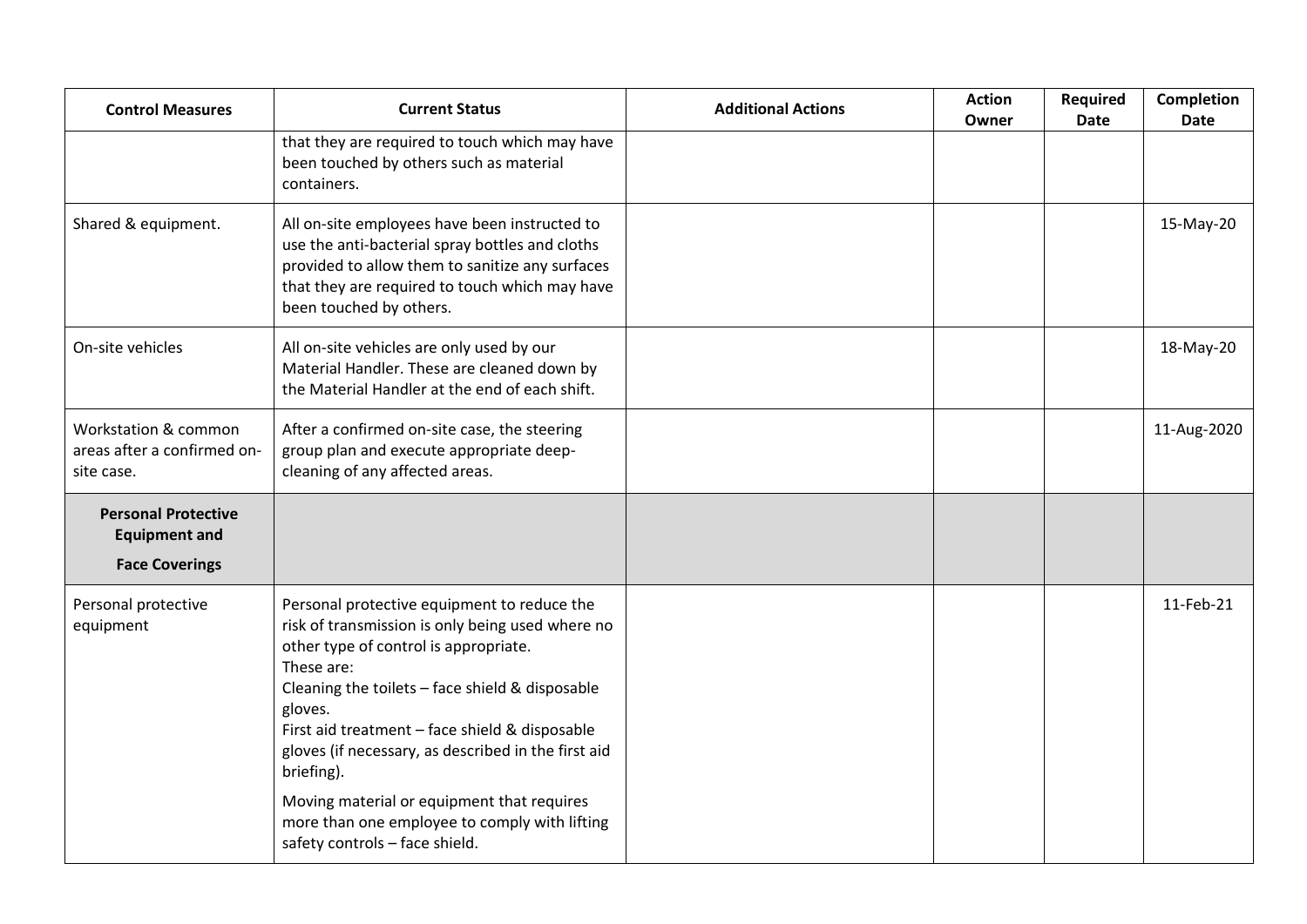| <b>Control Measures</b>                               | <b>Current Status</b>                                                                                                                                                                                                                                                                                                                                                                                           | <b>Additional Actions</b> | <b>Action</b><br>Owner | <b>Required</b><br><b>Date</b> | <b>Completion</b><br><b>Date</b> |
|-------------------------------------------------------|-----------------------------------------------------------------------------------------------------------------------------------------------------------------------------------------------------------------------------------------------------------------------------------------------------------------------------------------------------------------------------------------------------------------|---------------------------|------------------------|--------------------------------|----------------------------------|
| Face coverings                                        | Should any employee wish to use a face<br>covering, the company is supporting them by<br>providing instructions on how to use the face<br>covering safely.                                                                                                                                                                                                                                                      |                           |                        |                                | 26-Feb-21                        |
| <b>Workforce Management</b>                           |                                                                                                                                                                                                                                                                                                                                                                                                                 |                           |                        |                                |                                  |
| Shift patterns & working<br>groups                    | Our intention is to create sufficient individual<br>workstations such that shift working is not<br>required.                                                                                                                                                                                                                                                                                                    |                           |                        |                                | 15-May-20                        |
| Communications & training                             | All employees have been advised that they have<br>direct access to their Employee<br>Representatives, the Head of Human Resources<br>& HSE and the Managing Director at any time to<br>raise any queries concerns or suggestions<br>relating to reducing the risk of transmission.<br>Associated telephone numbers and email<br>addresses have been provided.                                                   |                           |                        |                                | 15-May-20                        |
| Communications & training<br>- ongoing communications | The Head of Operations has weekly one to ones<br>with team leaders<br>Amendments to any control requirements are<br>discussed at these meetings and then cascaded<br>by the Team Leaders to their respective team<br>members.<br>Amendments to any control requirements are<br>forwarded to off-site employees by their direct<br>line manager. Communications will be sent out<br>to every employee each month |                           |                        |                                | 28-May-20                        |
| Communications & training<br>– signage                | Signage relating to symptoms and appropriate<br>personal hygiene are posted on all notice<br>boards.                                                                                                                                                                                                                                                                                                            |                           |                        |                                | 21-Mar-20                        |